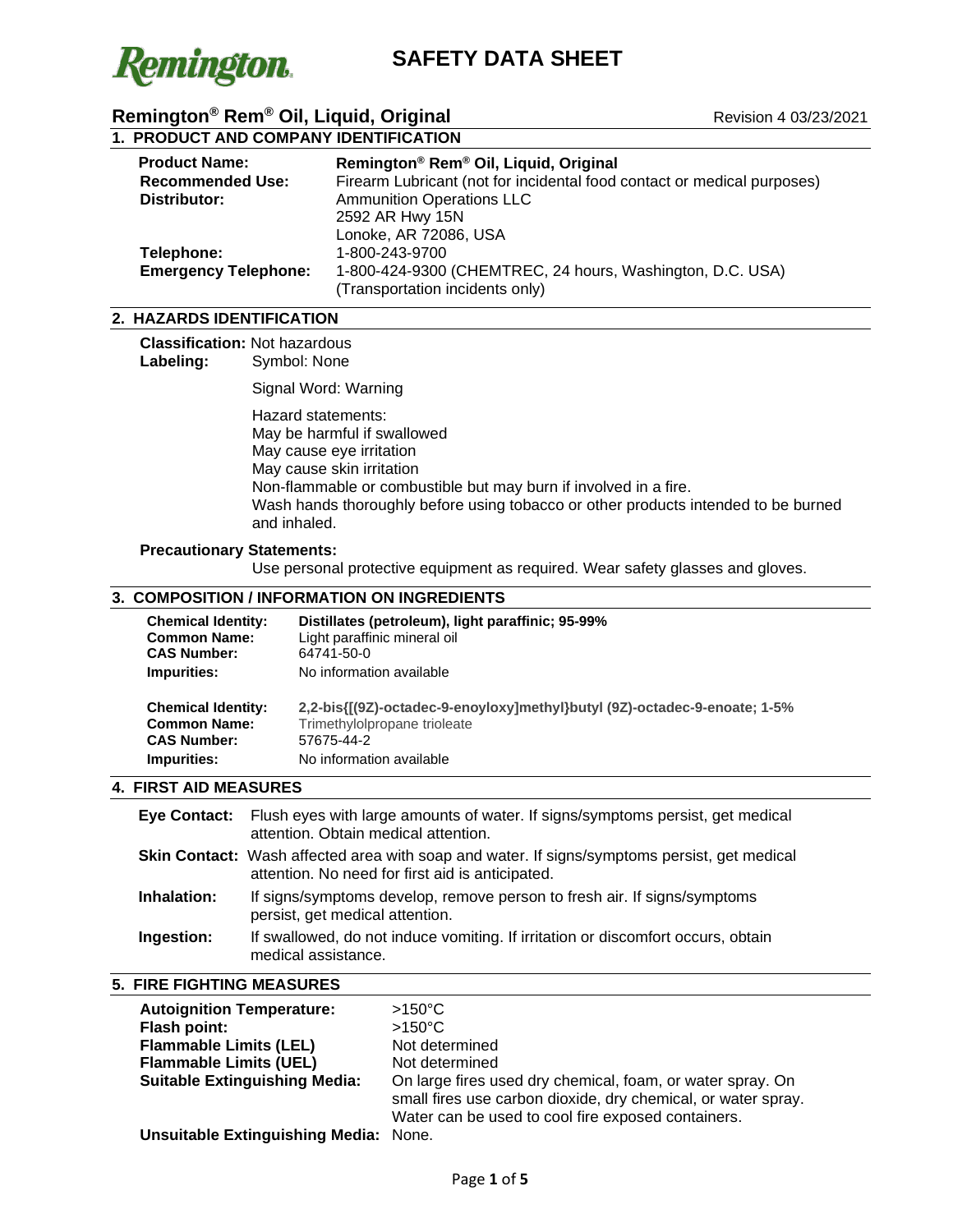

# **Remington® Rem® Oil, Liquid, Original** Revision 4 03/23/2021

**Specific hazards in case of fire:** Decomposes on heating and produces incompletely burned carbon

compounds. Avoid reaction with oxidizers.

### **Special protective equipment and precautions for fire fighters:**

No acute hazard. Move container from fire area, if possible. Avoid breathing vapors or dusts. Keep upwind. Use full firefighting gear (bunker gear). Any supplied-air respirator with full face piece and operated in a pressure-demand or other positive pressure mode in combination with a separate escape air supply. Use any self-contained breathing apparatus with a full-face piece.

Alert fire brigade and indicate hazard location. Wear breathing apparatus plus protective clothing. Cool fire exposed containers with water spray from a protected location. Do not approach containers suspected to be hot. If safe to do so, remove containers from path of fire.

### **6. ACCIDENTAL RELEASE MEASURES**

**Personal precautions:** Use appropriate personal protection. (See section 8.)

**Environmental precautions:** For larger spills, cover drains and build dikes to prevent entry into sewer systems or bodies of water. Collect the resulting residue containing solution. Place in a metal container approved for transportation by appropriate authorities. Dispose of collected material as soon as possible.

**Methods for material containment and cleaning up:** Observe precautions from other sections. Contain spill. Working from around the edges of the spill inward, cover with bentonite, vermiculite, or commercially available inorganic absorbent material. Mix in sufficient absorbent until it appears dry. Collect as much of the spilled material as possible. Clean up residue with an appropriate solvent. Seal the container.

#### **7. HANDLING AND STORAGE**

**Precautions for safe handling:** Avoid contact with skin, inhalation of mist, or ingestion. See section 8 for personal protection equipment. Practice good personal hygiene to prevent accidental ingestion after handling. Properly dispose of clothing that cannot be decontaminated. Wash hands thoroughly before using tobacco or other products intended to be burned and inhaled.

**Conditions for safe storage, including any incompatibilities:** Store away from oxidizing materials. Store product in a closed container located in a dry area. Do not store in open, inadequate, or mislabeled packaging. Check that containers are clearly labeled. Use metal cans, metal drums, plastic, or lined fiber containers. Keep away from heat and flame.

### **8. EXPOSURE CONTROLS/PERSONAL PROTECTION**

**Control Parameters:** Under most handling conditions, this product will not generate mist or dust. **Engineering Controls:** In most conditions, no special local ventilation is needed. General ventilation recommended. If the product is atomized ventilation should be used.

#### **Personal Protective Equipment (PPE):**

Eyes: Safety glasses recommended.

**Skin:** Impermeable gloves should be worn. Petroleum resistant elastomers are recommended.

**Inhalation:** No respiratory protection required under most conditions. If concentrations exceed exposure limits, approved respiratory equipment must be used.

### **9. CHEMICAL AND PHYSICAL PROPERTIES**

| Odor Threshold:Not available    |                                                                            |
|---------------------------------|----------------------------------------------------------------------------|
|                                 |                                                                            |
|                                 |                                                                            |
|                                 | Freezing Point:Becomes very stiff with decreasing temperature around -50°C |
| Initial Boiling Point: >150°C   |                                                                            |
|                                 |                                                                            |
| Evaporation rate: Not available |                                                                            |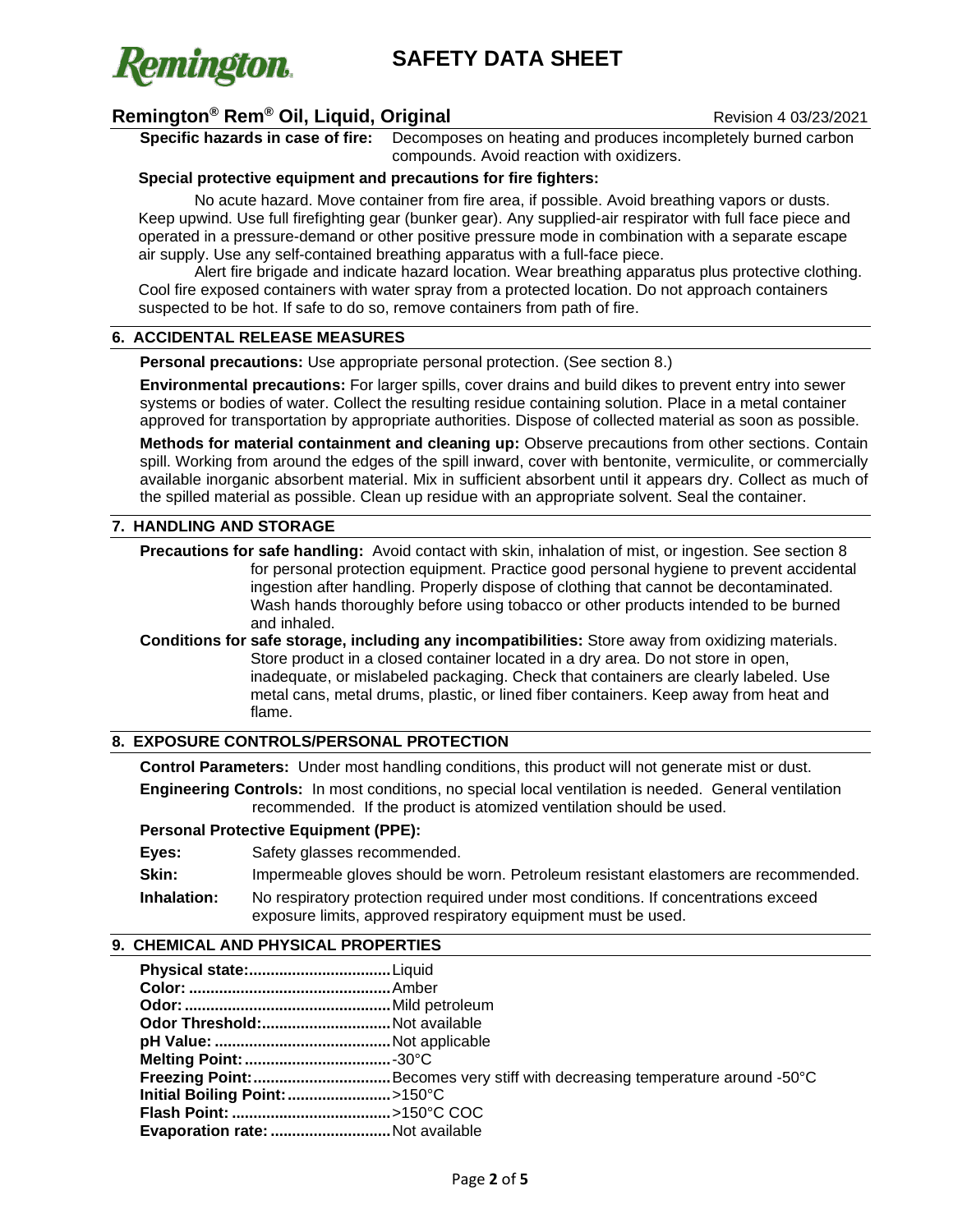

# **Remington<sup>®</sup> Rem® Oil, Liquid, Original Remington<sup>®</sup> Revision 4 03/23/2021**

| <b>Flammability (solid, gas): </b> Not applicable |                                                                             |
|---------------------------------------------------|-----------------------------------------------------------------------------|
| Explosion limits: Not available                   |                                                                             |
| Vapor pressure: Negligible at 20°C                |                                                                             |
|                                                   |                                                                             |
|                                                   |                                                                             |
| Partition coefficient: Not available              |                                                                             |
| Auto-ignition temperature: Not available          |                                                                             |
|                                                   | <b>Decomposition temperature:</b> Begins to oxidize at a slow rate at 125°C |

# **10. STABILITY AND REACTIVITY**

**Chemical stability:** Stable under ambient temperatures and pressures

**Possibility of hazardous reactions:** Can react with strong oxidizers. Other hazardous reactions have not been identified. Otherwise will not react or polymerize.

**Conditions to avoid:** No specific conditions to avoid have been identified.<br> **Materials to avoid:** Cxidizers. **Materials to avoid:** 

**Hazardous decomposition products:** Decomposes on heating and produces incompletely burned carbon compounds

## **11. TOXICOLOGICAL INFORMATION**

| Information on likely routes of exposure           |                                                                                                                            |
|----------------------------------------------------|----------------------------------------------------------------------------------------------------------------------------|
|                                                    | Vomiting may increase risk of product aspiration.                                                                          |
|                                                    | May be harmful if inhaled. However, this product does not currently meet the<br>criteria for classification.               |
|                                                    | Frequent or prolonged contact may defat and dry the skin, leading to<br>discomfort and dermatitis.                         |
|                                                    |                                                                                                                            |
|                                                    |                                                                                                                            |
| Information on toxicological effects               |                                                                                                                            |
|                                                    |                                                                                                                            |
|                                                    | Skin corrosion/irritation: Not classified. May cause defatting of the skin but is neither an irritant nor a<br>sensitizer. |
| Serious eye damage/eye irritation:Not classified.  |                                                                                                                            |
| Respiratory sensation: Not classified.             |                                                                                                                            |
|                                                    |                                                                                                                            |
|                                                    | Germ cell mutagenicity: Non-mutagenic based on Modified Ames Assay.                                                        |
|                                                    | Meets EU requirement of less than 3% (w/w) DMSO extract for total<br>polycyclic aromatic compound (PAC) using IP 346.      |
|                                                    | Reproductive toxicity:Contains no ingredient listed as toxic to reproduction                                               |
|                                                    |                                                                                                                            |
| Mixture versus substance information:Not available |                                                                                                                            |
|                                                    |                                                                                                                            |

### **12. ECOLOGICAL INFORMATION**

| Toxicity:                           | Not expected to be harmful to aquatic organisms.                                                                                                                                              |
|-------------------------------------|-----------------------------------------------------------------------------------------------------------------------------------------------------------------------------------------------|
| Persistence and degradability:      | Not inherently biodegradable.                                                                                                                                                                 |
| Bio accumulative Potential:         | Bioaccumulation is unlikely to be significant because of the low water<br>solubility of this product. Partition coefficient n-octanol/water (log Kow) Not<br>established.                     |
| Bioconcentration factor (BCF):      | Not available.                                                                                                                                                                                |
| Mobility in soil:                   | Not available.                                                                                                                                                                                |
| Results of PBT and vPvB assessment: | Not applicable.                                                                                                                                                                               |
| Other adverse effects:              | No other adverse environmental effects (e.g. ozone depletion,<br>photochemical ozone creation potential, endocrine disruption, global<br>warming potential) are expected from this component. |

# **13. DISPOSAL PROCEDURES**

**Waste treatment methods:** Waste (substance and container material) shall be recycled/recovered or disposed of as applicable and in accordance with community (EU) and local legislation. Recycle wherever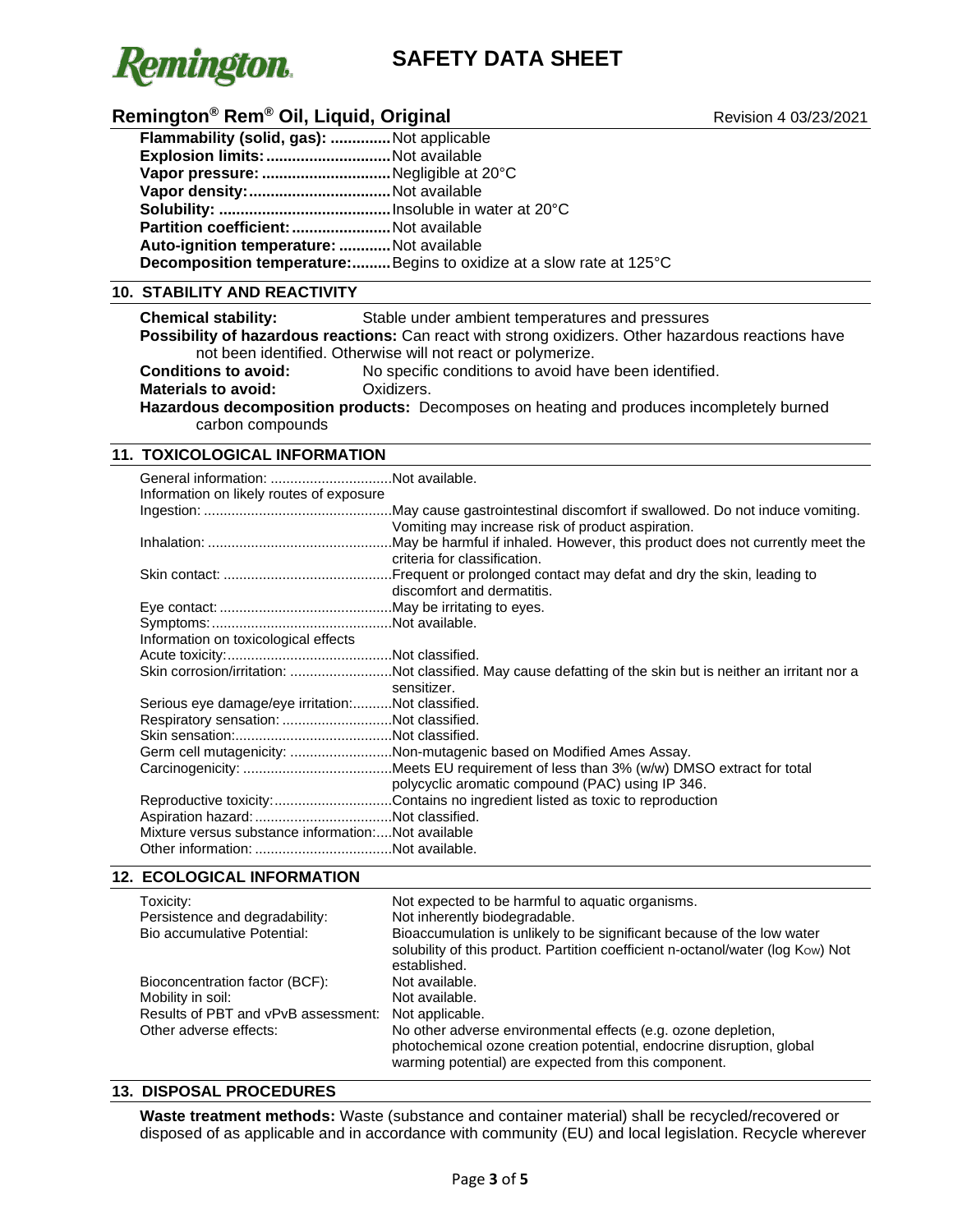

# **Remington<sup>®</sup> Rem® Oil, Liquid, Original Remington® Revision 4 03/23/2021**

possible. Consult state land waste management authority for disposal. Bury at an approved site. Recycle containers if possible or dispose of in an authorized landfill.

**According to the European Waste Catalogue**, Waste Codes are not product specific but application specific. Waste Codes should be assigned by the user based on the application in which the product is used.

**For USA Disposal:** Waste must be disposed of in accordance with federal, state, and local environmental control regulations.

### **14. TRANSPORT INFORMATION**

Class or Type: US DOT, IMO, ADR, RID, ADN, IMDG, and IATA: Non-hazardous

#### **15. REGULATORY INFORMATION**

**Safety, health, and environmental regulations/legislation specific for the mixture: Other Information:**

# **U. S. Regulatory information**

| CERCLA Section 103 (40 CFR 302.4):  N                           |  |
|-----------------------------------------------------------------|--|
|                                                                 |  |
|                                                                 |  |
|                                                                 |  |
| OSHA Process Safety (29 CFR 1910.119):  N                       |  |
| SARA Hazard Categories, SARA Sections 311/312 (40 CFR 370.21) - |  |
|                                                                 |  |
|                                                                 |  |
|                                                                 |  |
| Reactivity Hazard: N                                            |  |
| Sudden Release Hazard: N                                        |  |
|                                                                 |  |

**State Regulations:** California Safe Drinking Water and Toxic Enforcement Act (Proposition 65): This material is not known to contain any chemicals currently listed as carcinogens or reproductive toxins. **Note –** There are no known safety, health or environmental restrictions or prohibitions in any country where this product is produced, imported, or marketed.

Chemical Inventories:

| IECSC (Peoples Republic of China)All ingredients listed or exempt |  |
|-------------------------------------------------------------------|--|
|                                                                   |  |

### **16. OTHER INFORMATION**

NFPA Hazard Classification:

| Special Hazards:  None |  |
|------------------------|--|

National Fire Protection Association (NFPA) hazard ratings are designed for use by emergency personnel to address the hazards that are presented by short-term, acute exposure to material under conditions of fire, spill, or similar emergencies. Hazard ratings are primarily based on inherent physical and toxic properties of the material but also include the toxic properties of combustion or decomposition products that are known to be generated in significant quantities.

HMIS Hazard Classification:

Health:................................. 1 Flammability: ....................... 1 Reactivity:............................ 0 Protection: ........................... B (See PPE section)

Hazardous Material Identification System (HMIS) hazard ratings are designed to inform employees of